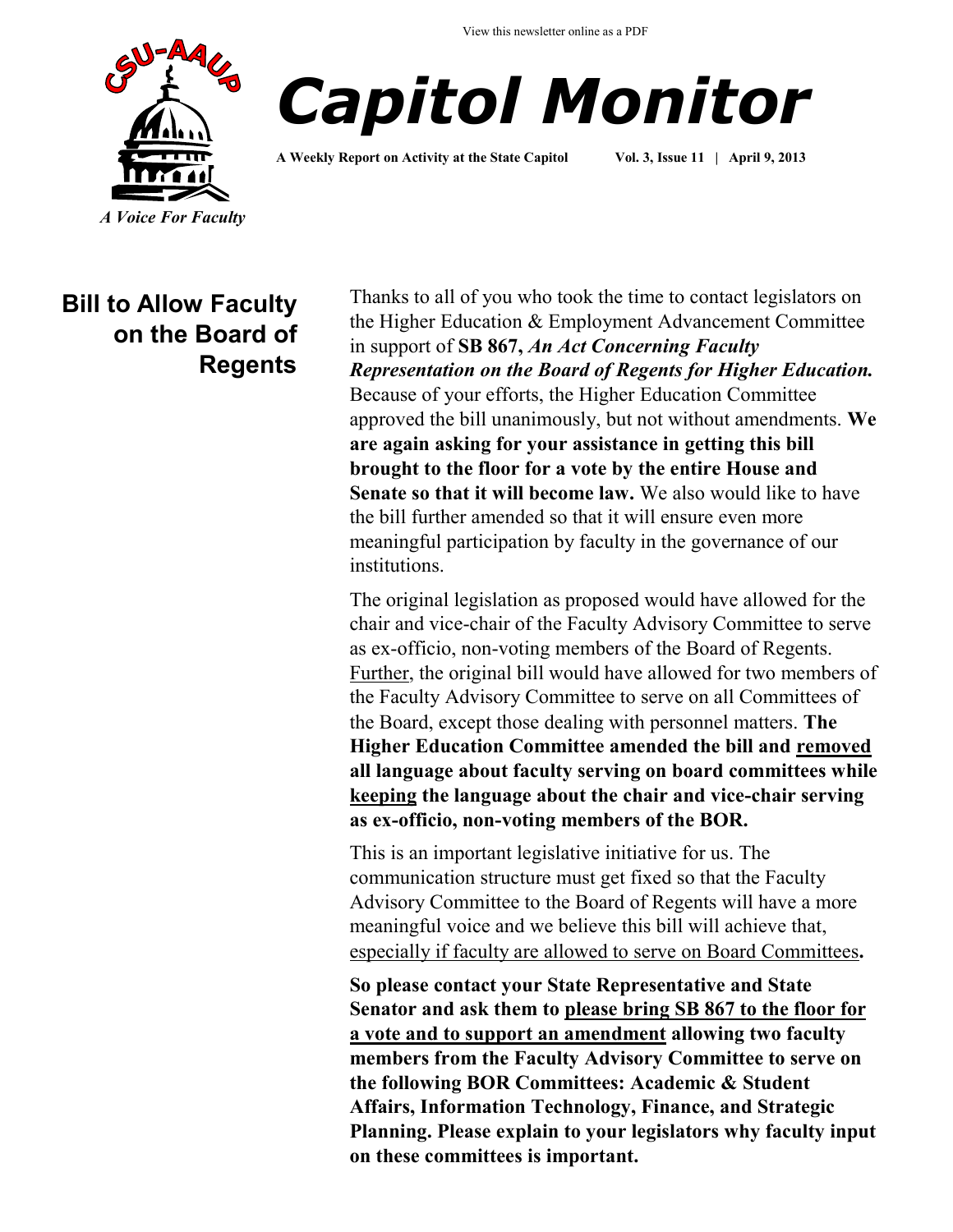## **Funding for Faculty Lines at ConnSCU**

The consolidation of the governing boards of CSU and the Community Colleges was offered as a means to identify savings, which would be redirected into the classrooms. The Board of Regents identified over \$5 million in savings from the consolidation that was earmarked to hire 47 new full-time faculty, but the positions were withdrawn when the BOR learned of the Governor's rescission in November 2012. The Higher Education Subcommittee to the Appropriations Committee recognizes the need for more full-time faculty and has generously recommended that funding be added to the state budget for these hires, but we need your assistance in making sure this funding makes it into budget recommended by the Appropriations Committee.

**Please contact members of the Appropriations Committee today and urge them to accept the Higher Education Subcommittee's recommendation to fund 47 new full-time faculty positions at ConnSCU in 2014 and 57 in 2015.** (Please note that these 47/57 positions will be spread over the 17 institutions that make up the ConnSCU System). These additional full-time faculty positions are urgently needed. Parttime faculty are an integral part of CSUS, but the lack of growth in full-time faculty over the last ten years has created systemic problems for higher education in areas such as student advising, assessment, curriculum development and university governance. In addition, more full-time faculty are needed to improve graduate and retention rates.

Please call or e-mail the members of the Appropriations Committee today and tell them approved funding for full time faculty at ConnSCU will:

- Lower student/faculty ratios;
- Improve graduation rates by being able to provide required courses for majors in a timely manner; and,

 Increase the number of lower division courses taught by fulltime faculty.

We urge you to e-mail all the members of the Appropriations Committee today. Please take a few minutes out of your day to let legislators know that increasing full-time faculty is vital to the health of the Connecticut State University System and will improve the educational experience of our students – **THE STUDENTS WHO ARE CONNECTICUT'S FUTURE**.